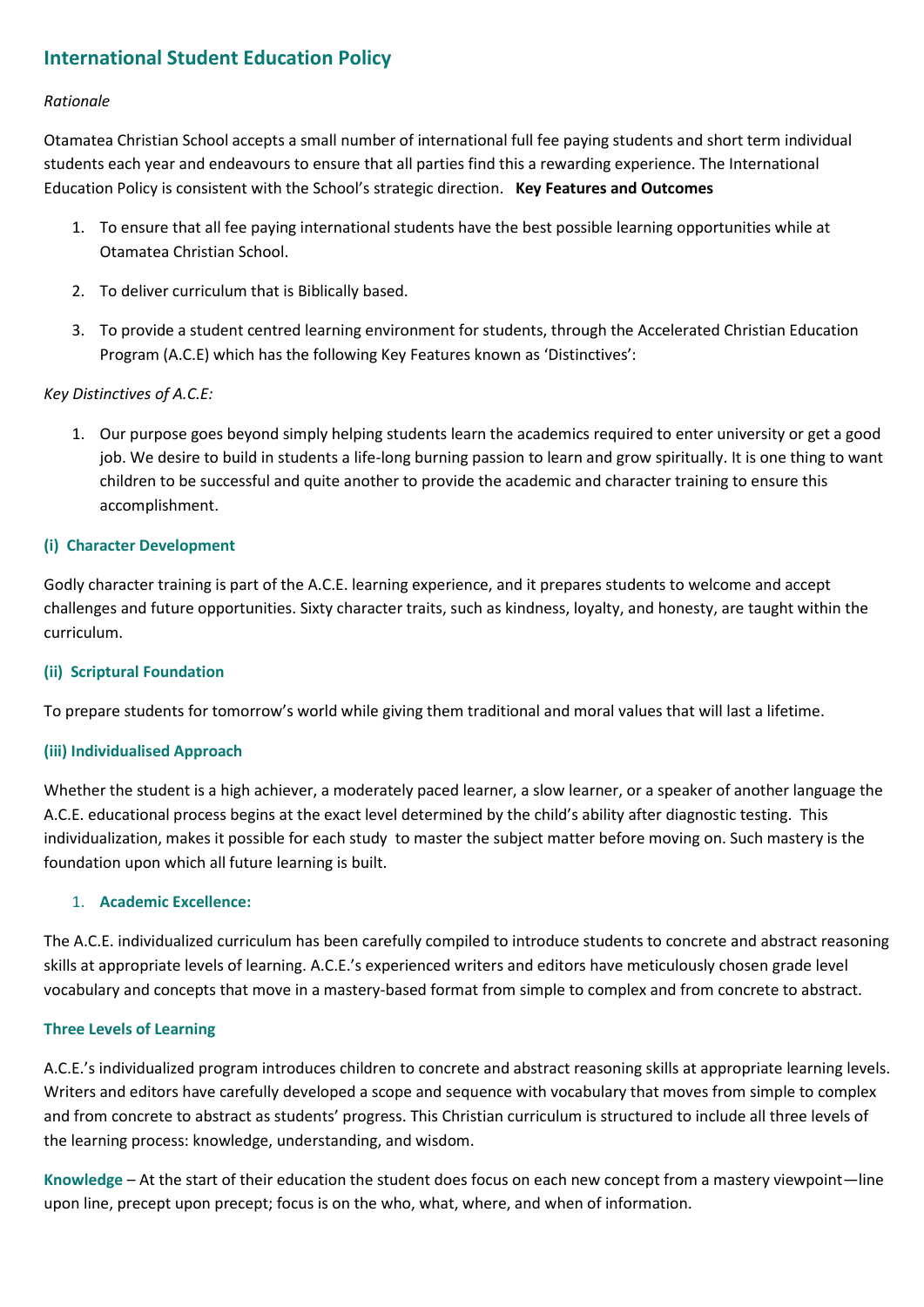**Understanding** – At this level students concentrate on concepts that expand to the abstract or cognitive level; the focus is on why and how. This is referred to as the understanding dimension of life. Students learn not only facts (knowledge) but also how those facts relate to culture, science, and history (understanding).

**Wisdom** – Another, and perhaps the chief distinctive of the A.C.E. curriculum, is its focus on wisdom. Wisdom is seen as a deliberate aspect of the learning process. The curriculum has a special combination of academics and methodology, based on physiological development patterns and Biblical principles. Students are exposed to mastery learning, critical analysis, conceptualization, cognitive reasoning, and a view of life from God's perspective.

1. To provide opportunities to extend the A.C.E curriculum through community and school based programmes.

(a) Broader curriculum is offered in the Arts, Technology, Health and P.E to all students Year 10 and below. The school draws its expertise from specialist members of the community and the parent body as well as the teaching staff.

(b) Students are encouraged every  $2^{nd}$  year to compete at A.C.E Convention nationally in all curriculum subject areas. This fosters broader Christian relationships and lifts student achievement to a high level. Students that achieve highly are encouraged to go to A.C.E International Convention.

2. To provide professional development to teachers through opportunities for cross-cultural teaching.

3. To promote economic benefits in the wider community.

4. To form lasting linkages across international bordersso that the school and its students benefit.

5. To develop cross-cultural skills for students to enhance their abilities to communicate and work in an increasingly global world of work.

6. To ensure that all barriers to learning specific to these children are recognised and addressed through diagnostic testing that identifies learning gaps and individualised level of learning.

7.To ensure that the school recognises its responsibility to oversee the well-being of all fee paying students enrolled at Otamatea Christian School and that the requirements concerning the care of these students as set out in Ministry of Education Code of Practice for the Pastoral Care of International Students (2010) are met.

1. To provide 4 hours of ESOL (Oral language and Communication Skills) for all International Students that do not have English as a first language. As the student becomes more fluent the need the student will be assessed and tuition adjusted to meet their needs.

**Target market:** Our initial target market will be for International Students that speak English as their first language aged from Year 7 to Year 13 with or without a parent. Priority will be given to practicing Christians who wish to attend our school for a Christian Education. The initial market will be Canada (we have two students wanting to attend in Term 1 of 2015) with perhaps other students from America, Alaska or the United Kingdom. We do have families in our school who have contacts with Japan and Germany and so we hope to in the future accommodate students for short term and long term stays from these countries. We are not applying for Group students at this time. All applicants will be considered on an individual basis Initial target is for 4 full time students as determined by current staffing levels and available resources building up to a maximum of 10 full time students. Short homestays of less than six weeks with individual students will be considered dependent on current staffing levels and student numbers in the school. (At this stage group students will not be considered.) **Impact on Domestic Students:** Initial Report: We have a small school with a fluctuating roll of 35-40 students. Two teachers are employed full time to meet the needs of Year 1-7 and Year 8-13. CASE STUDY: For three years we had an E.S.O.L student who came from Japan but had dual citizenship. When he was immersed in the school fully his oral language picked up immensely. Settling into the system required more teacher time but as the A.C.E curriculum is designed to meet students at their level of learning. Our intensive language program had him breaking down English into its sentence structures and he received all his instruction by total immersion. When he came into the school he had very little English. He now speaks fluently. The year 8 to 13 Learning Centre can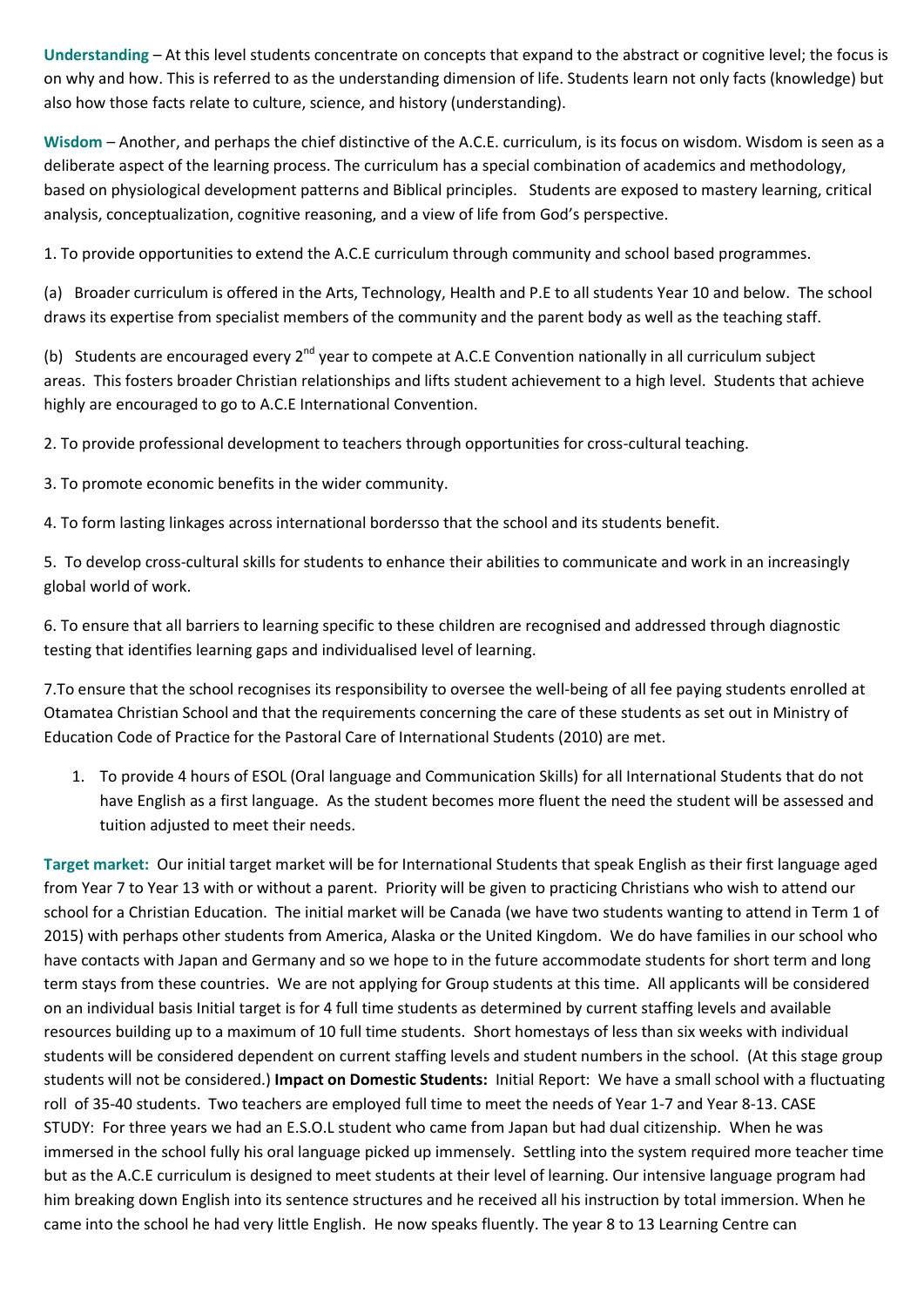accommodate up to 25 students at any one time dependent on learning needs. 20 students is an optimum. The Year 1-7 learning centre best operates with no more than 20 students. 15 students is an optimum number depending on the needs of the students. When considering placement of students with English as a first language and E.S.O.L students these numbers and existing student needs will be considered in consultation with the staff and Board of Governors. The Year 8-13 teacher will also be required to take two 2 hour E.S.O.L lessons per week after school hours to facilitate lessons in Oral Language and Speaking as well as to address specific needs of the students in their learning of the English Language. ESOL tutoring time will therefore not impact on Domestic Students. **Accommodation Options** will include Living with a Parent, Living with a Designated Caregiver, and Living in a Homestay. See Accommodation Policy\*. **Recruitment** will be via the following means:

- 1. Word of mouth and recommendations from past students.
- 2. Direct contact via email from those seeking out our school on our web site.
- 3. School families that have contacts, friends and relations overseas wishing to come to New Zealand for their education.
- 4. Recruitment Agent. \*(See Recruitment Agent Agreement) (Initially we are not looking to use a recruitment agent but we wish to have things in place should we choose to.)

**Facilities, Staffing and Resourcing** Year 7 to 13 International Students will be taught in the Senior Learning Centre for the morning program and will require their own individualised office area complete with a weekly goal chart for setting their goals in each subject area and a term by term progress chart. Students in Year 7 to 13 will receive small group teaching in the afternoon for the wider curriculum areas including Platform, Art and Craft, Writing, ICT. Outside specialists and parent helpers will be involved in the teaching of some Physical Education Activities, Music and Vocals, and some Technology Activities. Present full time staff members (2) will be responsible for the supervision of students at their appropriate level of learning. Small class sizes ensures that our teachers can meet the needs of individual students in our classes. One present teacher of Year 7 to 13 is a skilled practitioner in multi-level teaching and has had experience at the local state High school teaching Japanese ESOL students. Resourcing for International Students will initially come from school funds but it is intended that 10% of International Student fees will be used to build E.S.O.L resources and staff training. An E.S.O.L Resource Area will be set aside in the Senior Learning Centre. The A.C.E E.S.O.L may be used as a teaching tool in the afternoon programs depending on the needs of the student(s). **Pastoral Care Team for internationalstudents**: Pastoral Care of students will be the Primary responsibility of the Director of International Studies. The Church Pastor will also be a support person to provide advice and guidance to the director, students and caregivers responsible for students while they are in New Zealand. An office is provided for the church pastor where he can meet with parents, home stay parents, the student, the teacher and the principal as and when required to discuss matters that may arise. The international director will work closely with the church pastor, and outside agencies when required to ensure that international students are well cared for spiritually, physically and mentally. Where necessary outside specialists will be sought out in consultation with the student's parents and homestay parents **Fees Setting:** Fees will be set by the Board of Governors and reviewed annually to allow for inflation. Fees will be updated and published both on the website and in the International Student Handbook.

*Enrolment guideline* **Introduction:** International Students enrolling at Otamatea Christian School must:

# **Procedure:**

- 1. Have suitable supervised accommodation guaranteed for the entire school year enrolled.
- 2. Have parent(s) signed contract stating consent(s) to study at Otamatea Christian School before enrolment.

3. Prove that they have adequate medical and personal loss insurance throughout their stay in New Zealand. 4. Inform Otamatea Christian School of any sickness, behavioural, disability or special education needs before enrolment. 5. Have a basic knowledge of the English Language (i.e. numeracy and letter recognition skills).Include a reference from a past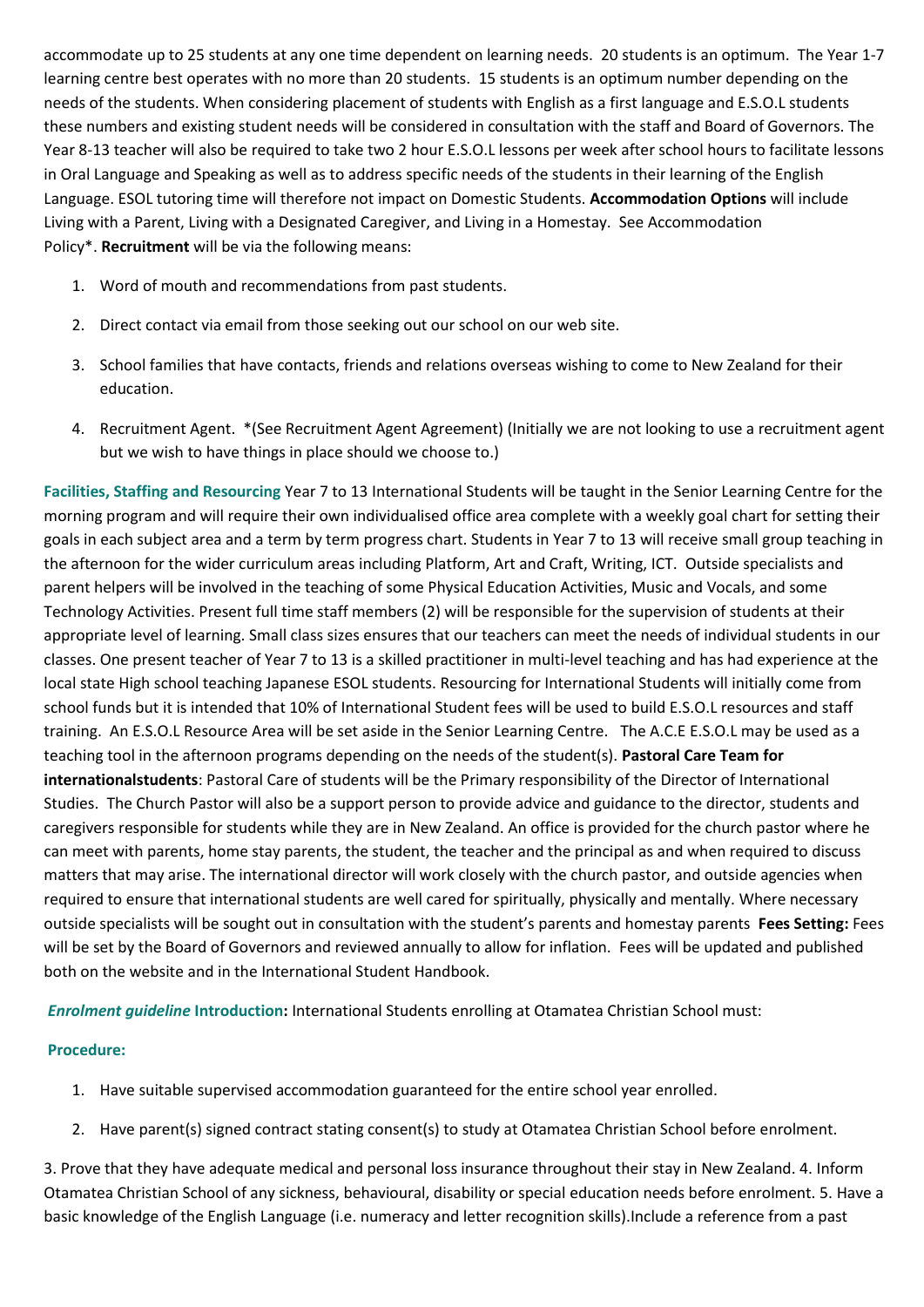school Principal or Teacher with each application outlining the level of English achieved with test results where applicable. 7. Meet the conditions of New Zealand Immigration Service student visa/permits requirements.

8. Accept the direction of the professional staff of Otamatea Christian School in subject and level placement.

*Marketing Material* **Introduction** Agent and prospective students along with their parents must have accesses to correct information about the school and the community. **Procedure:** 1. All material is produced with the view that it represents the school fairly. 2. All material is correct at the time of distribution. 3. All material is reviewed annually. **Code for the Pastoral Care of International Students School signatories' annual self-review** *Signatories* (even if they do not have international students currently enrolled) *must, at least annually, review their own performance and the accuracy and relevance of all the information provided to prospective and enrolled international students to ensure compliance with the Code. The outcomes of this review must be recorded in a form that can and must be made available to the Code Administrator if requested.* (Section 28.3 of the Code) Highly effective self-review:

- is ongoing, robust, and comprehensive
- covers welfare, progress, integration and programmes provided
- is based on a range of information
- includes surveys or interviews students, parents, teachers, and homestay parents
- monitors compliance with the Code
- leads to changes to provisions where appropriate.

Schools are expected to undertake this self-review not only to ensure the relevance and accuracy of practice with respect to the Code but also to identify areas of future and strategic focus. The Education Review Office will, on behalf of the Code Administrator, appraise the effectiveness of schools' self-review and self-review processes as part of their regular school review and report their findings in each school's report. The ERO reports any non-compliances to the Code Administrator. The following questions are guidelines for a summary of the Otamatea Christian school's self-review.

|                              | 1. Effectiveness of self-review process (Section 28 of the Code)                                                                                                                             | Record evidence of review,<br>reflection, and outcome below |
|------------------------------|----------------------------------------------------------------------------------------------------------------------------------------------------------------------------------------------|-------------------------------------------------------------|
| $\bullet$                    | Is our review process ongoing and based on a range of<br>information about students' welfare, academic progress and<br>social integration, and Code compliance?                              |                                                             |
|                              | Does our annual self-review process inform routine and strategic<br>decisions with action as appropriate?                                                                                    |                                                             |
| 1.                           | Accuracy and relevance of information, practice and compliance<br>with the Code                                                                                                              | Record evidence of review,<br>reflection, and outcome below |
| (Part 2,3 and 4 of the Code) |                                                                                                                                                                                              |                                                             |
| $\bullet$                    | Is the information for international students and parents current,<br>ethical and responsible, including the prospectus, website,<br>marketing and arrival information? (Part 2 of the Code) |                                                             |
| $\bullet$                    | How effective are our processes for marketing, recruitment,<br>enrolment and orientation of international students? (Part 2 of                                                               |                                                             |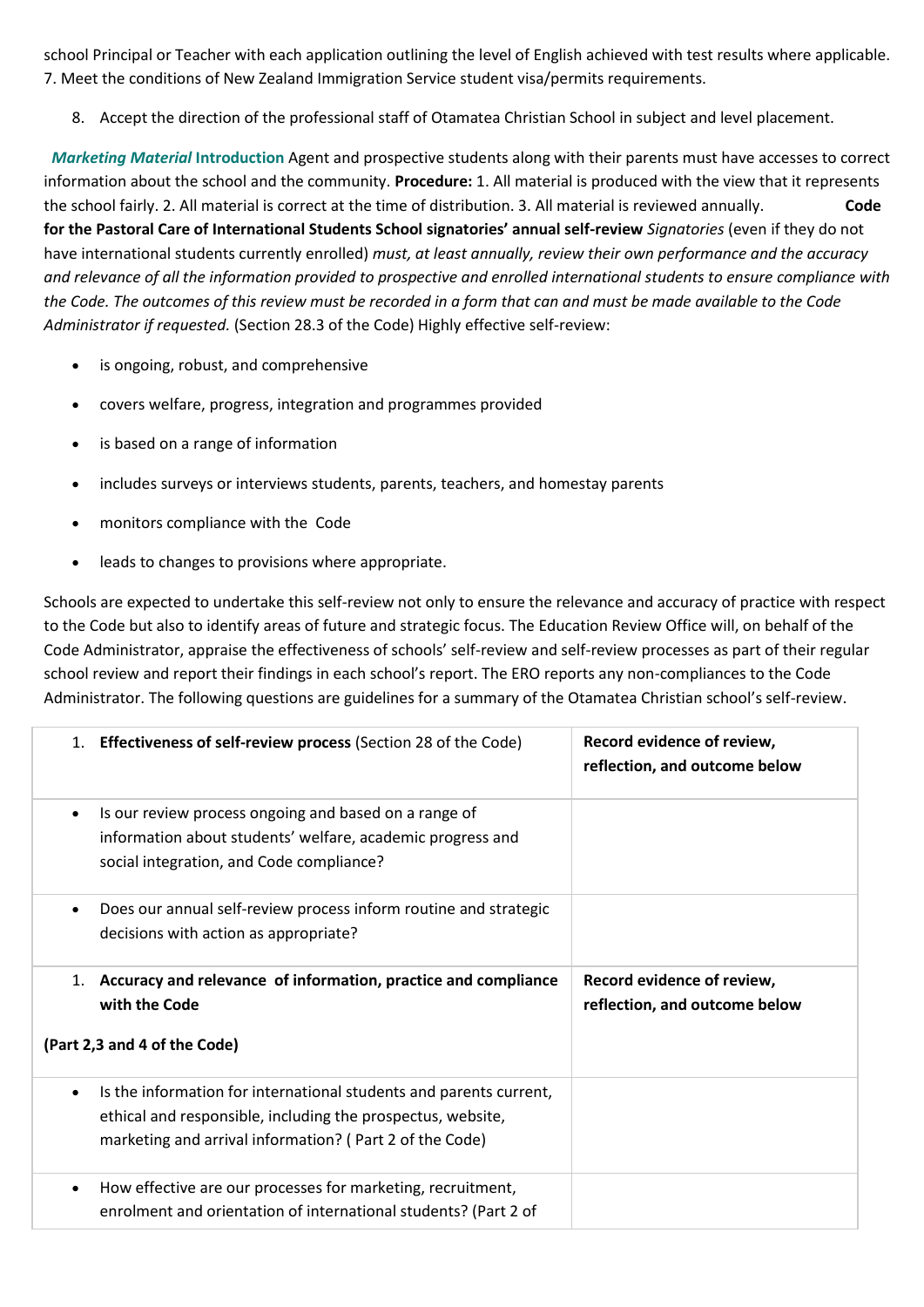|           | the Code)                                                                                                                                      |                                                             |
|-----------|------------------------------------------------------------------------------------------------------------------------------------------------|-------------------------------------------------------------|
| $\bullet$ | How effectively do we ensure immigration and insurance<br>requirements for students are met?                                                   |                                                             |
| $\bullet$ | How effectively do we meet the requirements around contractual<br>and financial obligations including agents? (Part 3 and 4 of the<br>code)    |                                                             |
| 1.        | School's goals and objectives in relation to enrolling<br>international students                                                               | Record evidence of review,<br>reflection, and outcome below |
| $\bullet$ | Have we reviewed our rationale, goals and objectives for the<br>enrolment of international students and made any necessary<br>changes?         |                                                             |
| $\bullet$ | How effective are we in meeting these goals and objectives in the<br>current year?                                                             |                                                             |
| 1.        | Pastoral care and welfare of international students                                                                                            | Record evidence of review,<br>reflection, and outcome below |
| $\bullet$ | How effectively is our pastoral care for international students<br>monitored and met                                                           |                                                             |
|           | within the school                                                                                                                              |                                                             |
|           | at their accommodation                                                                                                                         |                                                             |
|           | in relation to social settings and activities?                                                                                                 |                                                             |
| ٠         | Are our systems for keeping in communication with International<br>Students, including parents and other stakeholders, working<br>effectively? |                                                             |
| 1.        | <b>Academic progress and monitoring</b>                                                                                                        | Record evidence of review,<br>reflection, and outcome below |
| $\bullet$ | How effectively do our education programmes respond to the<br>aspirations, interest and needs of international students and their<br>parents?  |                                                             |
| $\bullet$ | How well do we monitor and respond to information about<br>international students' progress and achievement?                                   |                                                             |
| $\bullet$ | How well are international students integrated into the school<br>and local community?                                                         |                                                             |
| $\bullet$ | How effective are we in supporting international students in<br>English language development?                                                  |                                                             |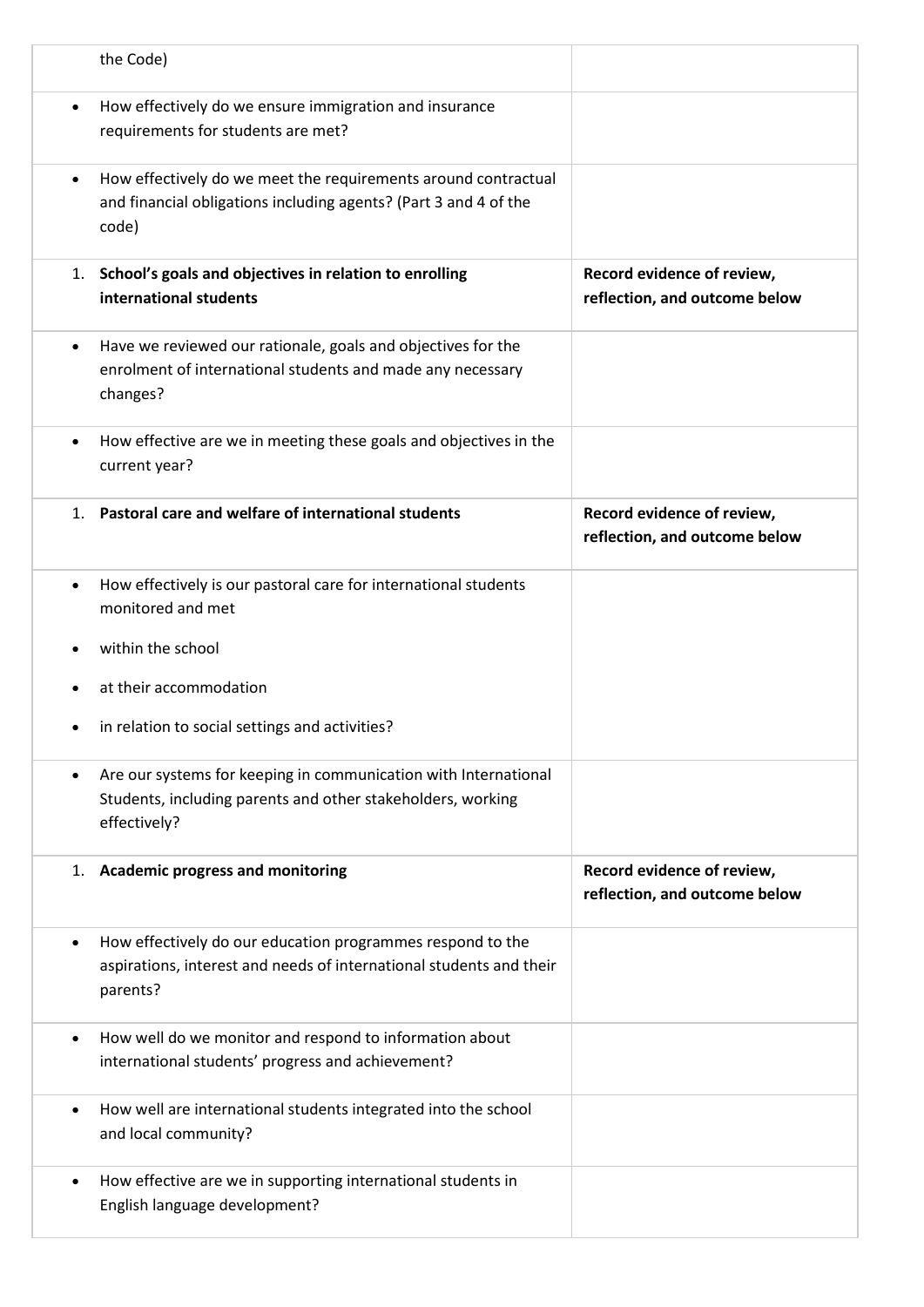**Self-Review Questions:** School culture and leadership for including English speaking International Students and E.S.O.L International students:

- 1. To what extent do we expect our staff to adapt their practice to support the achievement of all our international students?
- 2. How caring is the culture of our school towards all international students?
- 3. What access do our staff have to a wide range of knowledge, strategies, learning networks and resources that are needed to support E.S.O.L students?

Self-Review Questions **Improving and equipping staff for teaching E.S.O.L students.**

- 1. What are our present staff and curriculum strengths and weaknesses for delivering a sound E.S.O.L program.
- 2. To what extent do the teachers develop and use individualised programs for E.S.O.L students?
- 3. What further training does the teaching staff need to complete to further their abilities to provide a quality program for the E.S.O.L student?
- 4. Are all staff familiar with the Code of Practice for International Students?

### **Managing and Governing**

1. Are the policies we have meeting the current code of practice?

### **Teamwork, working with host families and guardians, using information and transition into New Zealand Culture:**

- 1. How well does the school use existing staff to meet the learning needs of its International students including E.S.O.L students.
- 2. How well does the school use information about students, including information about achievement, social and physical skills, to better include and support international and E.S.O.L students.
- 3. How effective is our induction program in assisting the international and E.S.O.L student into New Zealand Culture?
- 4. How effective is our homestay program in promoting the wellbeing of all international students.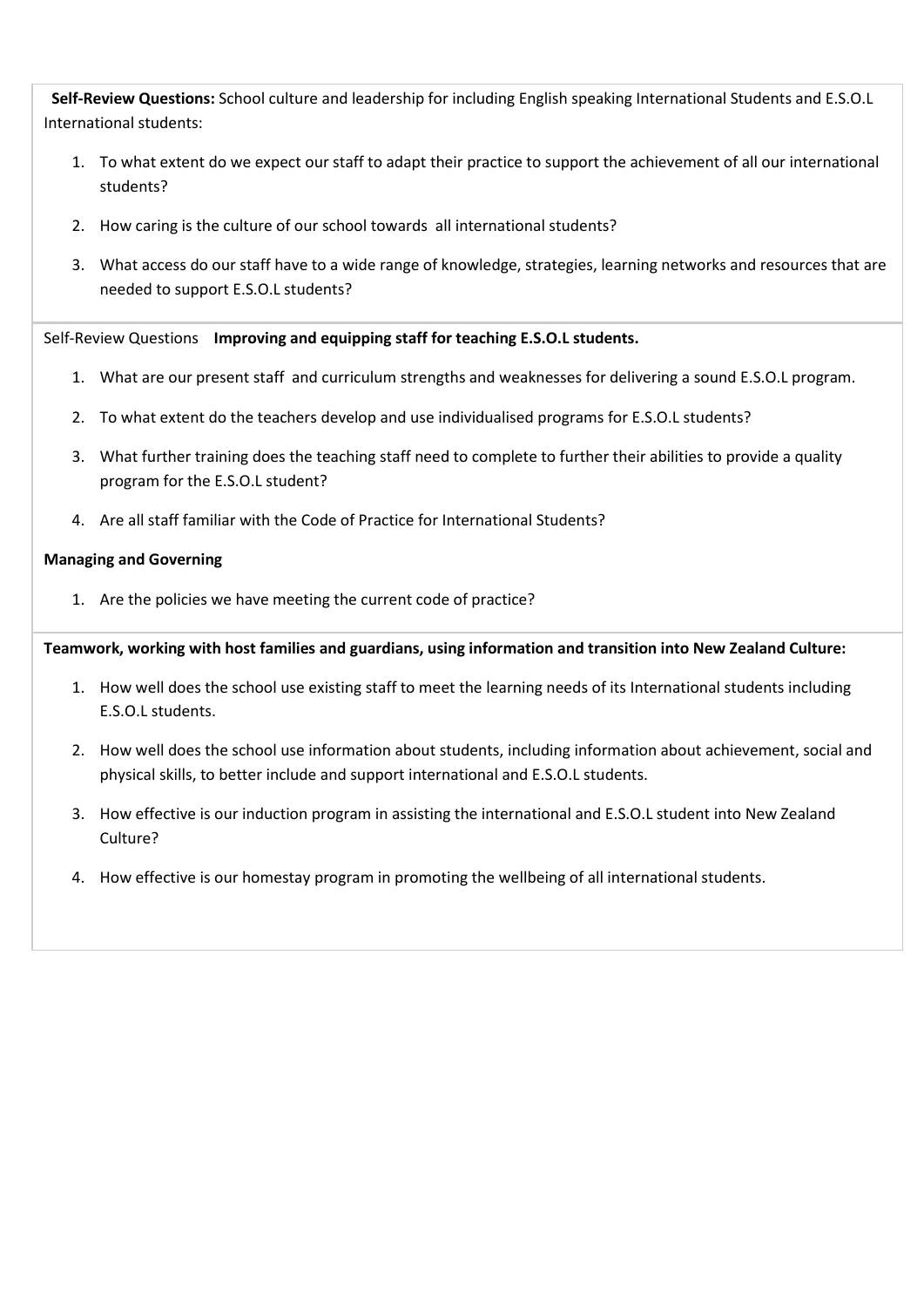### **Reporting and Division of Responsibility**

**Introduction:** Reporting and a division of responsibility is necessary for the welfare of the International students. **Procedure:** These personal will be assigned Responsibilities as follows: Board (Governance)

- To make sure the correct policies are in place and correctly implemented.
- To help resolve grievances placed before the board.

Principal (Management and reporting directly to the Board of Governors)

- To ensure Code Compliance is met by school.
- To report to the board necessary changes to the CODE.
- To monitor the running of the International program.
- In conjunction with the International Student Director review policies annually.
- To help resolve grievances placed before the principal.
- Is responsible for overseeing the overall pastoral care and wellbeing of the International students.
- Will keep Functional relationships with:
- School Secretary (Financial Controller)
- The Board of Governors
- The Pastoral Care co-ordinator
- The Director of International Studies
- Parents of International Students
- Homestay co-ordinator
- Homestay hosts
- Recruitment Agents (if and when the school starts to use them.)
- Is responsible for implementation of policies as directed by the Board of Governors.

# **INTERNATIONAL DEPARTMENT JOB DESCRIPTIONS**

| <b>International Students Director</b>                                                                | <b>International Students Administrator</b>                   |
|-------------------------------------------------------------------------------------------------------|---------------------------------------------------------------|
| Is responsible for reviewing the CODE documents<br>$\bullet$<br>and associated materials.             | Data entry:<br>Creating electronic files for new<br>$\bullet$ |
| Marketing and advertising of Otamatea Christian<br>$\bullet$<br>School.                               | students<br>Updating existing files                           |
| Producing advertisement materials<br>$\bullet$                                                        | Photocopying documents and                                    |
| Enrolment of International students prior to<br>٠<br>arrival in New Zealand including Immigration and | advertisement materials<br>Other general administration as    |